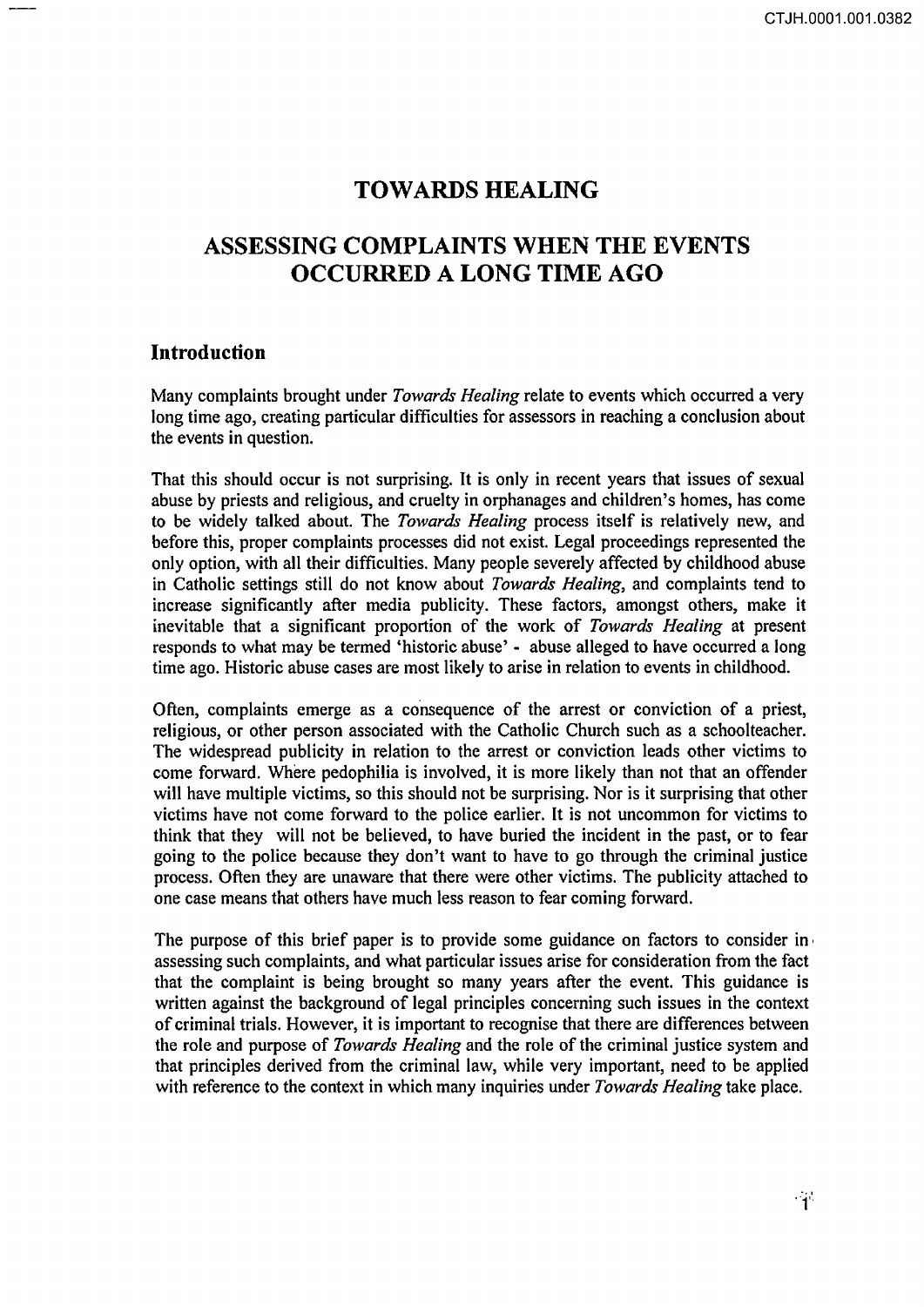# Towards Healing investigations without a disciplinary aspect

*Towards Healing* was not developed as a disciplinary process. Certainly it involves inquiries into complaints of abuse and sometimes requires an assessment of disputed allegations. However the context in which such inquiries occur is in offering a pastoral response to people complaining of being victims of abuse by Church personnel. A *Towards Healing* process can occur whether or not the accused person is still alive and working with the Church. Consequently, not all investigations, by any means, involve a disciplinary response to the alleged offender.

There are many reasons why there may be no disciplinary aspect to the investigation. First of all, the accused person may already be in jail on charges of similar behaviour towards other victims.

In other cases, even though the accused has not gone to trial in the criminal courts, (for example, because old age or illness means he is not fit to stand trial) the history of offending behaviour is now well-known to the Church authority and the accused person has already been removed from all involvement in pastoral work, rendering a further disciplinary investigation unnecessary unless action is to be taken for compulsory laicization under canon law.

In other cases still, the alleged offender has died or has long since left the priesthood or religious order and for this reason there is not a disciplinary aspect to the *Towards Healing* investigation.

There may also be cases where the complainant is genuinely uncertain about the identity of those who allegedly abused him or her, or the name or description given cannot be reconciled with the records of the Church authority. Even in these situations, the Church authority may be satisfied after investigation that the complainant has been victimised on the basis of the interview with the complainant and the Church authority's knowledge of the situation around that time in the institution concerned. This may justify a pastoral response without a disciplinary process following on from the investigation.

# The role of an assessment where there is no disciplinary aspect

Where a complaint under *Towards Healing* does not involve a disciplinary investigation of someone under the authority of the Church whether because he has already been convicted of serious offences of a similar nature, or because the alleged offender has died or left the Church organisation, the inquiry is necessarily of a different kind to a disciplinary process. The assessor may well not have the benefit of the accused person's response to the allegations.

There is still a need for caution and proper assessment of such cases. The fact that an accused person has since died or has long since left the Church and cannot be traced, is no reason to treat the complaint at face value just because it is not contradicted. The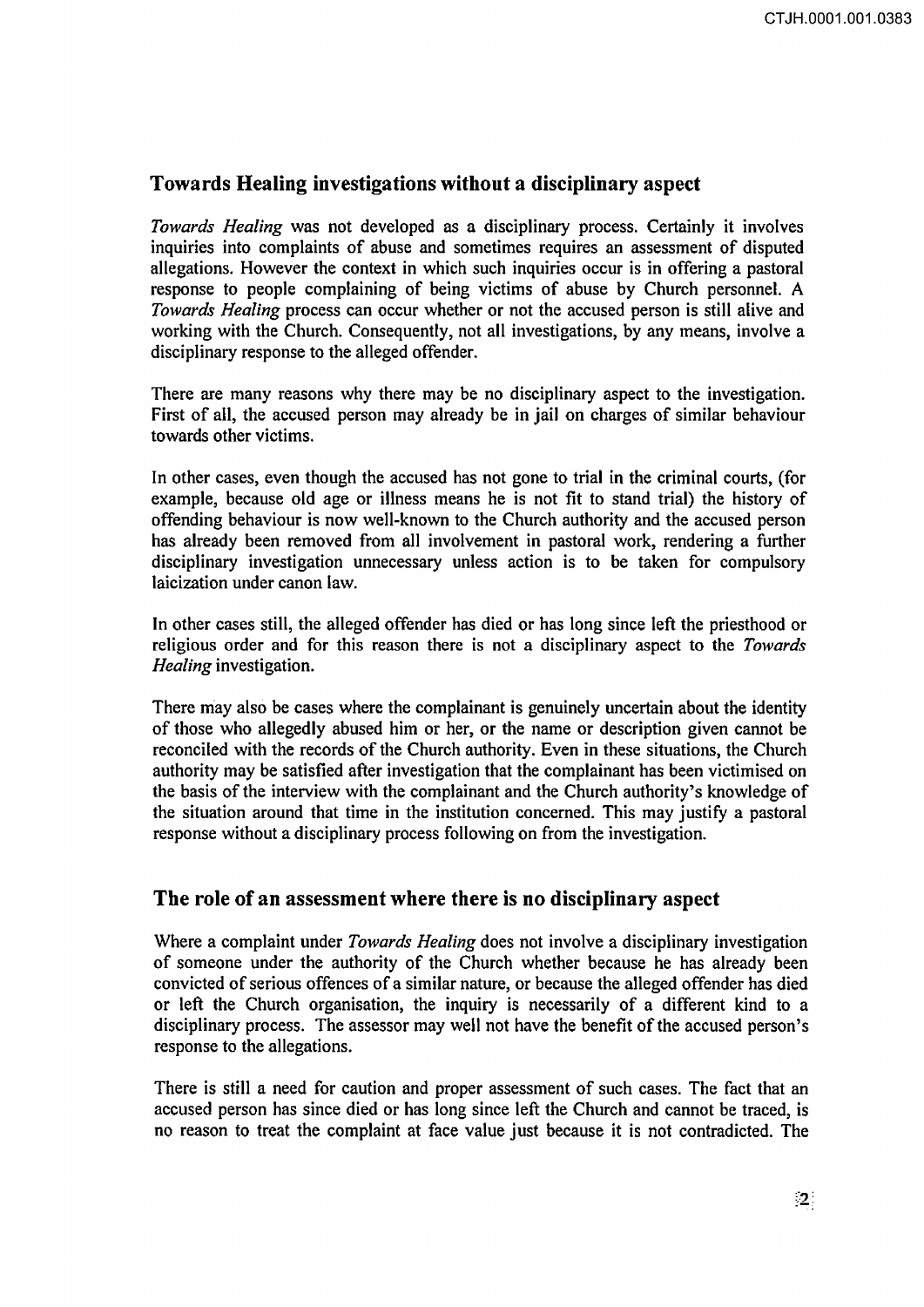assessor must be mindful of the need to protect the reputation and good name of the accused person, the more so if he or she has died, since his or her relatives will not have any legal recourse to challenge the findings. While it may be unusual, the Church is also vulnerable to fraudulent claims. There is also the possibility that a complaint, while genuinely made, is the consequence of what psychologists call confabulation. Recollections of real events mix with fictitious elaborations upon those events over the course of time to create beliefs about the past which, while firmly held, are erroneous.

Even where the accused person has already been convicted of sex offences against other children, there is still a need for an assessment of the complainant's account. The fact that an accused person has already been convicted of sexual offences against children means that the assessor need not doubt the accused's propensity for abuse. However, the assessor must still be satisfied that the present complainant has been victimised. The conviction makes the assessor's task easier in coming to a conclusion about the events complained of, but it does not eliminate the need for proper scrutiny of the complaint.

# General principles in assessing historic allegations of abuse

Whether or not the accused person is still alive and available to cooperate with an inquiry, there are some general principles applicable to the assessment of historic abuse. claims which should be considered in any case where the victimisation of the complainant has not been proven in court or admitted,

## 1. The complainant's account

The assessment of child abuse complaints does not rest only on what a complainant has. said. Interviewers who investigate possible abuse are listening for a range of things. In relation to child sexual abuse, for example, the detail given may well be supported by descriptions of feelings, smells and sights which give a sense of authenticity to the account. Furthermore, people who have been sexually abused often have a range of emotions that are evident such as sadness, shame and guilt, even many years after the event.

Whatever the form of the abuse, the story is often difficult to tell without intense emotions, whether it is of sadness, shame or anger. These aspects of how the account is given are significant in assessing the authenticity of the recollections.

#### 2. Corroboration

Corroboration is not essential, even in a criminal trial, but obviously, where there is some corroboration of at least some significant aspects of a complainant's account, it is easier to reach a conclusion on the veracity of the account than if there is no corroboration at all.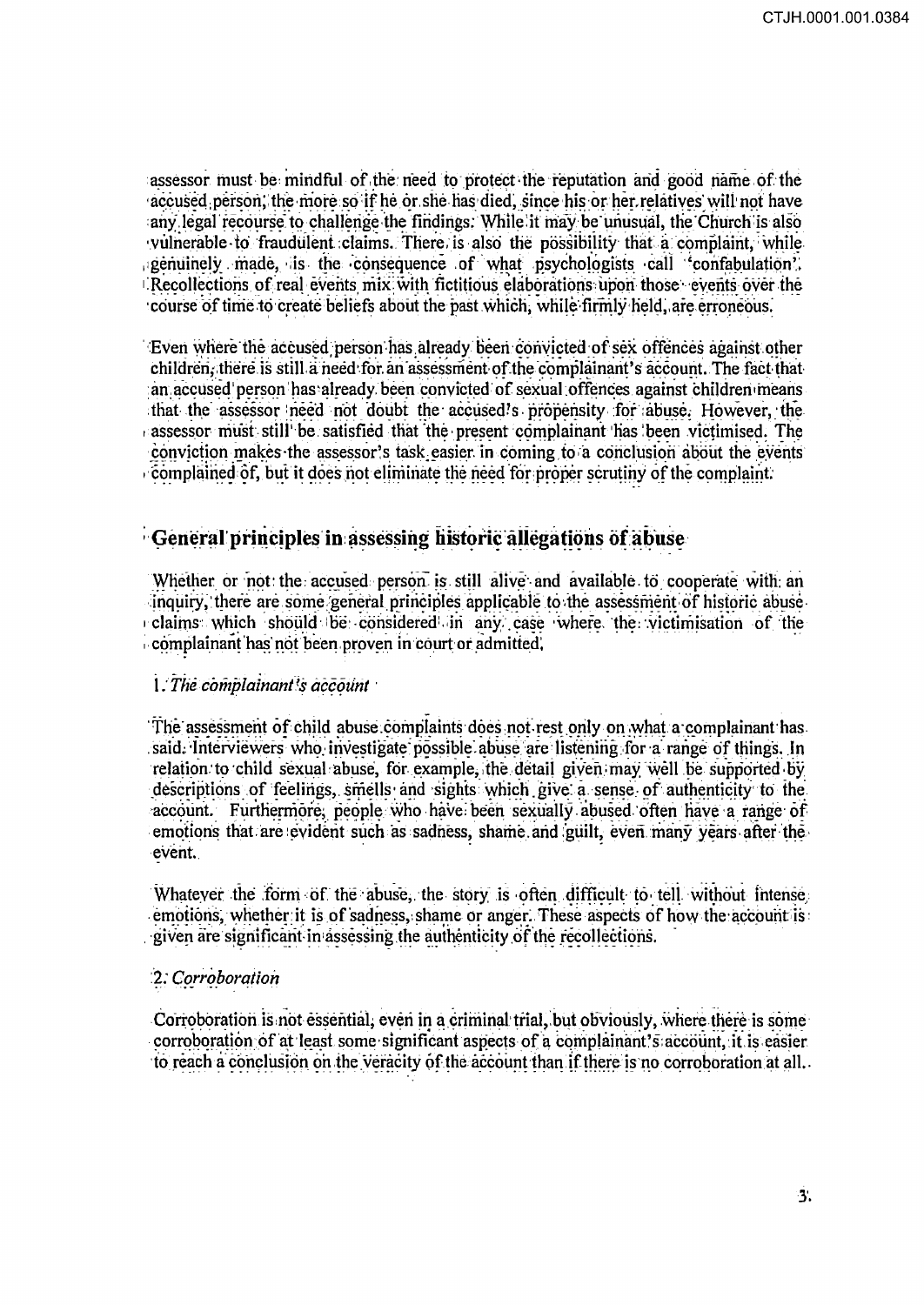In the context of Towards Healing cases, there can be a number of different kinds of corroboration which can assist an assessor in reaching a conclusion, together with all the other evidence, about whether the complaint is likely to be true:

- $\bullet$  Corroboration of the propensity of the accused person to abusive behaviour because of evidence of abuse of another child or children.
- ... Corroboration of an aspect of the alleged events, for example where another person gives an account of a teacher often being alone in a room with the complainant in circumstances where this would have been unusual.
- $\bullet$  Corroboration of negative reactions to the accused person, for example, the account of another person who was in the same school or children's home at the time, and who recalled that the complainant was exceptionally fearful of being left alone with the accused person, or very hostile towards him without obvious reason:
- $\bullet$  Corroboration that the child was victimised. There may be evidence that the child was hospitalised due to injuries consistent with the alleged abuse; or a psychiatrist or psychologist may express a professional opinion that the complainant's symptoms are strongly indicative of childhood abuse, without being able to say whether or not the alleged perpetrator was responsible.

Of course, none of these are probative of the alleged abuse in themselves, and not all such evidence may be admissible in a criminal trial. The Towards Healing assessment is not. however, a quasi-criminal process. Even where there is a disciplinary process which may have serious consequences for the accused person, it is not punitive in character.<sup>1</sup>

## 3. Indications of prior complaint

A factor to consider in evaluating complaints of historic abuse is whether or not there is any evidence that the complainant spoke about the abuse nearer in time to the alleged events. It is well understood, of course, that in child abuse cases in particular, very often the abuse is not disclosed to anyone until many years after the events. The abuser may be a family member in a position of power, there may have been threats made to the child if the or she tells, the child may have felt there was no-one who would listen, or the child may have consented to the activity at the time, only later realising how wrong and damaging it was.

For these and other reasons, absence of a complaint for many years should not be taken as an indication of lack of truthfulness,<sup>2</sup> and it is common for serious abuse only to be revealed once the victim reaches his or her adulthood.

This is stated for example in s. 294 of the Criminal Procedure Act 1986 (NSW). This provides: (1) This section applies if, on the trial of a person for a prescribed sexual offence, evidence is given or a. question is asked of a witness that tends to suggest.

(a) an absence of complaint in respect of the commission of the alleged offence by the person on whom the offence is alleged to have been committed, or

See e.g. R v. Davis (1995) 57 FCR 512.

<sup>(</sup>b) delay by that person in making any such complaint.

<sup>(2)</sup> In circumstances to which this section applies, the Judge.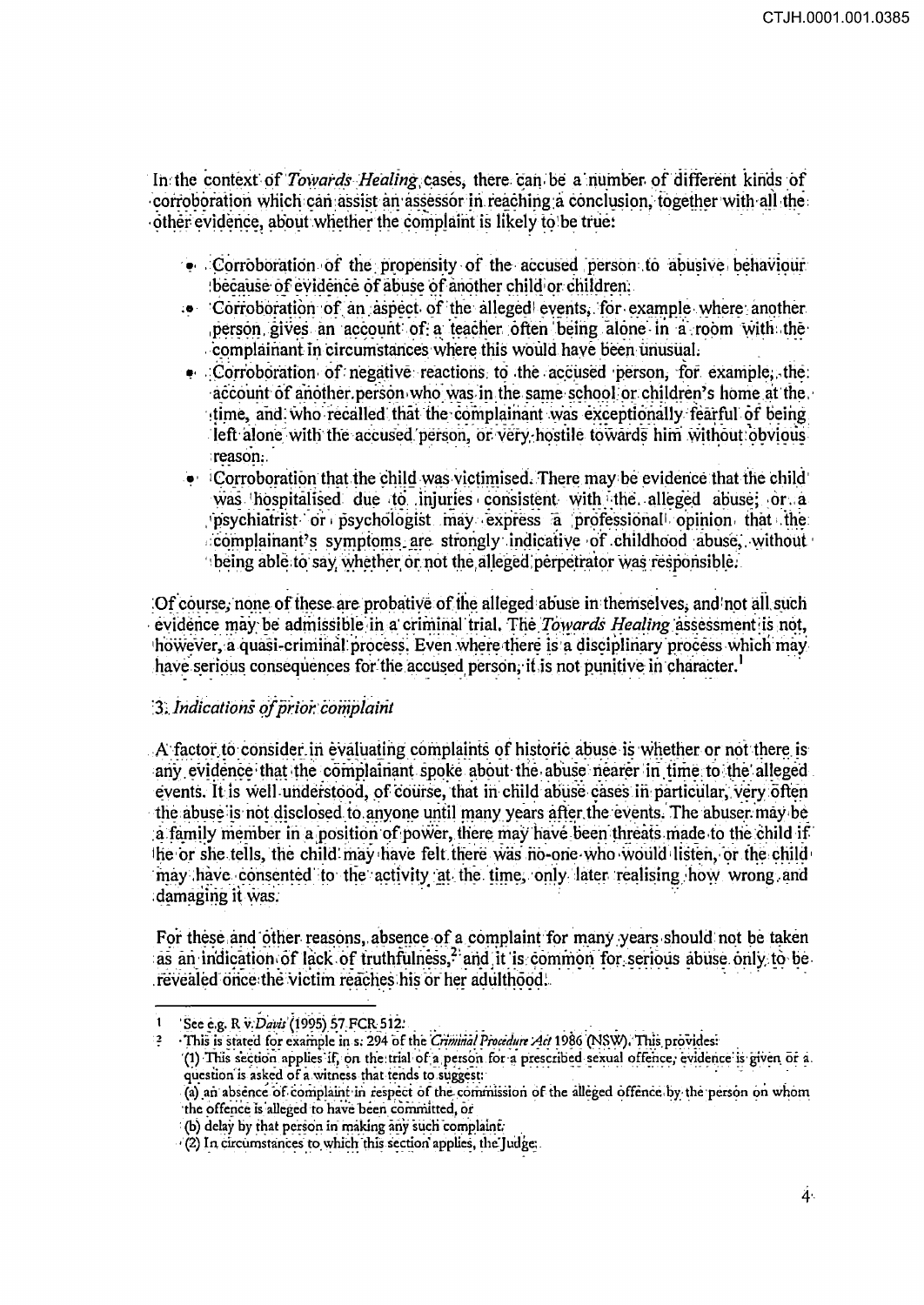However, if there is evidence that the complainant did tell a parent or friend near to the time of the abuse, or, for example, in his or her early adult years, this does indicate that the complainant has had a long-standing recollection of the abusive incident and has been consistent in complaining of it. Conversely, if there has been no prior complaint to anyone else, even long into the complainant's adult years, then the issue needs to be explored why it has only been recently that he or she has spoken about it or acted upon it. There may be good reasons for that delay. Alternatively, the lack of any previous complaint to anyone may suggest, in the absence also of any other evidence to support the allegations, that the recollection of abuse itself is quite recent and may be other than the accurate recollection of real events from long ago.

In this context, particular care needs to be taken with recovered memories. There has been an intense debate among psychologists and psychiatrists about this issue. There is now much more of a consensus about this than there was about ten years ago.<sup>3</sup> Indeed, there is now a considerable amount of evidence for the fact that traumatic amnesia can. and does occur, and that the account can be reliable.<sup>4</sup>

However, for an assessor, the issue is not whether people can suppress, and then recover, memories of traumatic events. The question is whether, in the individual circumstances of the case at hand, the person's recovered memories are reliable. This is a much more difficult question. The nature of recovered memory is that one may not be able to say in an objective sense that the recovered event is true. The recovery of traumatic memories is a process over time, and often memories emerge first in confusing fragments, and require interpretation and ordering. There is every possibility of suggestion, including selfsuggestion, and confabulation.

The same is true where the recollections occurred under hypnosis. People who are in a hypnotic trance are highly suggestible, and experts have pointed out the ease with which a person can be hypnotised into believing that something occurred when it did not. Indeed it is possible for a person to cling very strongly to a false memory induced by hypnosis, so sure are they that it really happened. Hypnosis increases people's confidence about a memory, but not the reliability of those memories.

For these reasons, unless there is strong corroborative evidence, memories recovered from a position of amnesia, whether assisted by the rapeutic techniques or not, cannot be the basis of a conclusion that the events complained of actually occurred in the face of

<sup>(</sup>a) must warn the jury that absence of complaint or delay in complaining does not necessarily indicate that the allegation that the offence was committed is false, and

<sup>(</sup>b) must inform the jury that there may be good reasons why a victim of a sexual assault may hesitate in making, or may refrain from making, a complaint about the assault.

 $\mathbf{3}$ See e.g. G. Davies and T Dalgleish (eds) Recovered Memories: Seeking the Middle Ground, (John Wiley, Chichester, England, 2001).

<sup>&</sup>lt;sup>4</sup> I have dealt with this at length in *Child Sexual Abuse and the Churches*, (Aquila Press, Sydney 2003), ch. 5.

J Weekes, S. Lynn, J Green, J Brentar, "Pseudomemory in Hypnotized and Task-Motivated Subjects" (1992) 101 Journal of Abnormal Psychology 356-360.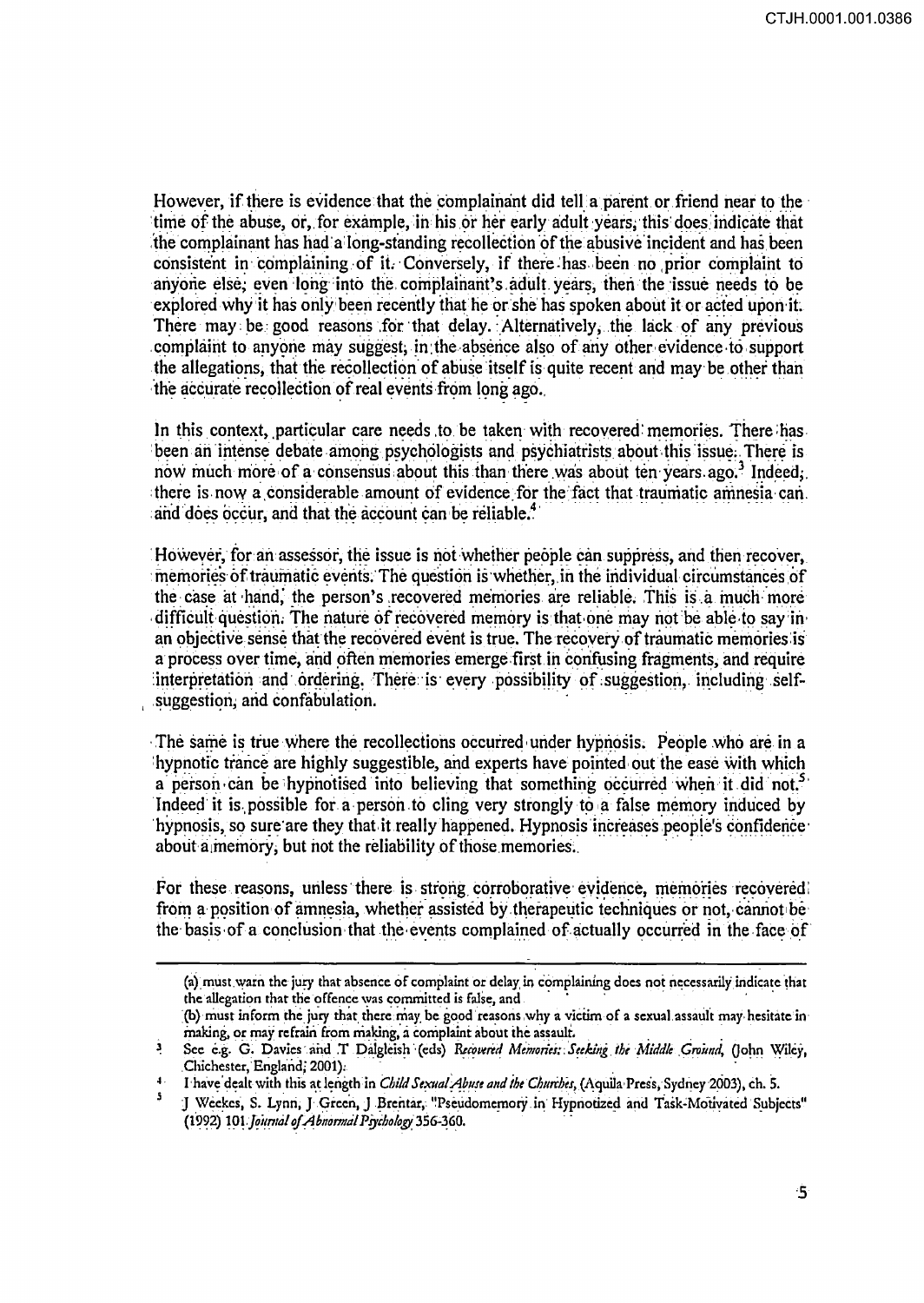denial. They may have occurred, but it can only be a matter of the complainant's own subjective conviction.

### 4. Consistency with prior complaint

Just as evidence of complaint much nearer to the time of the abuse is useful in supporting a conclusion that the recollection is of events that occurred as described, so significant inconsistencies between accounts may cast doubt upon the accuracy of a person's recollections.

Those inconsistencies may be unimportant if they relate to peripheral and incidental aspects of the account. A complainant may, for example, be unclear in her mind about whether a particular event occurred in April or May of the year in question, when nothing turns on whether it was indeed April or May. More problematic is when there are significant inconsistencies between the accounts on central matters. For example, a complainant may have told her mother in 1994 that she was sexually abused by Father X. If in 2004, she says rather that the abuser was Father Y, and she is describing the same events, then there has to be a serious doubt about whether a finding can be made against either Father X or Father Y, in the absence of other strong evidence and satisfactory explanation of the different identification.

### Particular difficulties arising from complaints of historic abuse

Assessors should also be aware of particular problems which arise when complaints are made many years after the events are alleged to have occurred. The length of time. involved may, in many cases, make it unfair to an accused person to conclude on the evidence available that the events complained of actually occurred, particularly in the face of the accused person's denial.

The difficulties are two-fold. First, there is the effect of the interval between event and complaint under Towards Healing on the accuracy of the complainant's recollections. Secondly, there is the issue of prejudice to the accused person in perhaps losing the opportunity to defend himself or herself against the allegations by producing evidence to contradict them.

#### 1. The problem of fading memories

All memory is fallible. Our conviction that something happened at some point in the past, and even the level of detail we are able to provide about it, is not a certain indicator that it occurred. The mind does not recall events in the way that a computer records data. Everything that we remember goes through a process of interpretation when it is first committed to memory. It also goes through a process of reconstruction when it is recalled from memory. Our memories of childhood events may be a combination of what we stored in memory at the time, the stories which our parents or friends told us, and pictures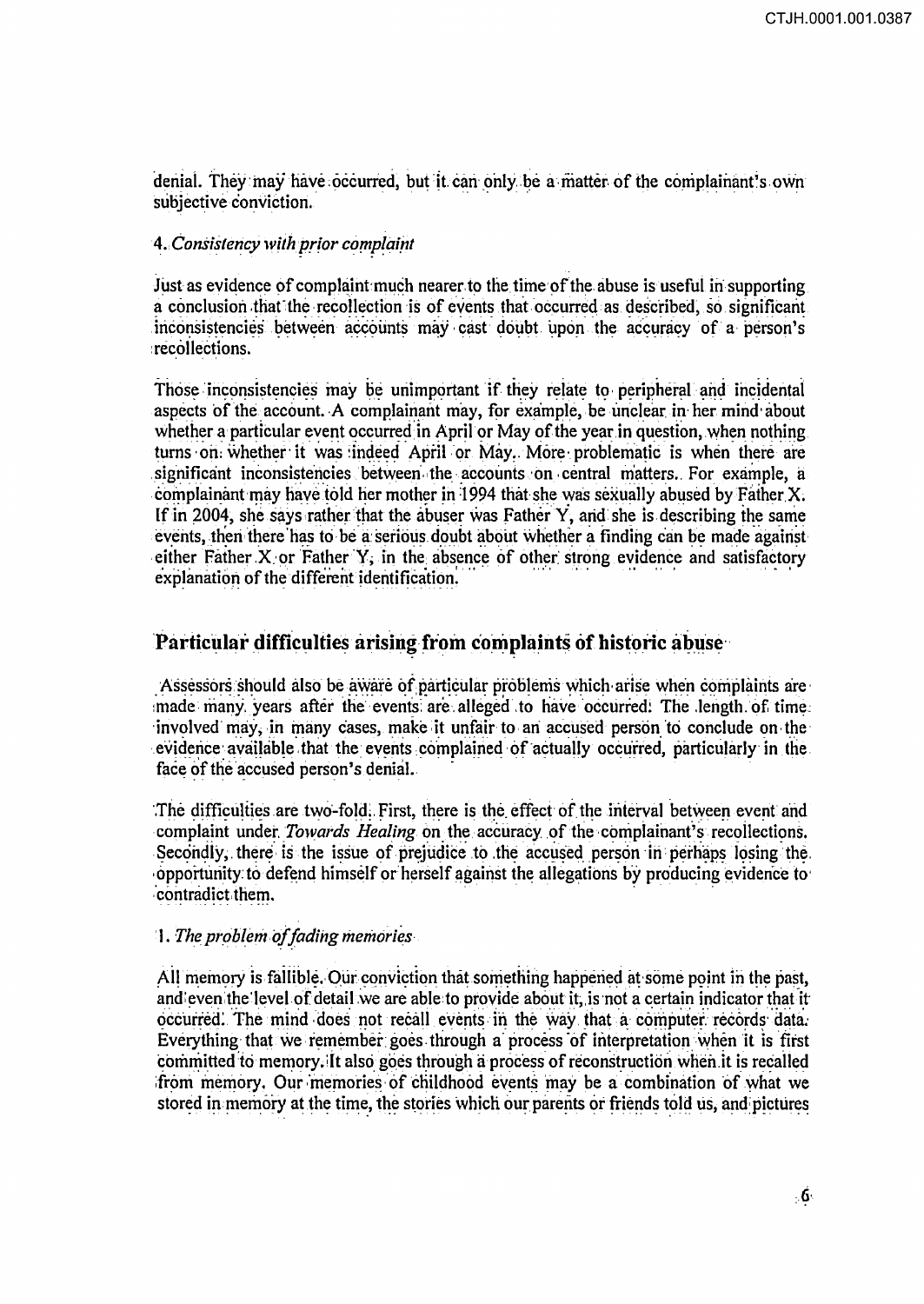we have seen. These different sources of information can blur into a single account of the. event or situation, only some of which is the product of a child's direct memory of it.

'We do, of course, remember some things much better than others. Traumatic events which occur to us are likely to have a much more profound impact on our minds and may be remembered vividly – sometimes all too vividly – many years later. Nonetheless, in assessing events which occurred long ago, it is important to consider what effect the passing of time may have had on the recollections of those involved and whether or not, on all the evidence available now, it is possible to reach a conclusion that the events complained of occurred. To conclude that we cannot know what the truth is so long after the events is a reasonable conclusion in many situations, but it has the necessary outcome that the complaint cannot be substantiated.

### .2. The problem of prejudice to the accused person

The other problem, when the accused person denies the allegations, is whether the passage of time means that the accused person has lost important opportunities to defend himself or herself against the allegations. Records may have been destroyed, key people who might have been able to cast light on the issues may have died. Of course, this is as: much a problem in finding evidence corroborative of the complainant's account as it is in providing reasons to believe that the account is not accurate. Nonetheless, it is the prejudice to the accused person arising from the lost opportunity to support his or her denial which needs to be carefully weighed in determining whether it is possible to reach. a conclusion that the events in question occurred.

On this issue, guidance may be derived from the principles of the criminal law.<sup>6</sup> The position in the criminal law is that juries are advised that they can convict on the uncorroborated evidence of a complainant where there is a long delay before the complaint is made if they are satisfied of its truth and accuracy after first scrutinising the evidence with great care, However, they must be warned that because of the passage of time the evidence of the complainant cannot be adequately tested and that it would therefore be dangerous to convict on that evidence alone. That warning needs to be borne in mind continuously when scrutinising the evidence.<sup>7</sup>

The position ought to be similar in considering whether a conclusion can be reached that the abuse complained of occurred in a Towards Healing investigation. It is not always the case, of course, that the passage of time has made any difference to the capacity of the accused person to rebut the allegations.<sup>8</sup> However, where there is evidence which could have been examined if the complaint had been made years earlier, or witnesses who could have been spoken to, the fact that they are no longer available to the accused person to corroborate his or her version of events must weigh very heavily in the balance

The leading cases in the High Court are Longman v R (1989) 168 CLR 79, Crampton v R (2000) 75 ALJR. . 133; Doggett v R (2001) 75 ALJR 1290.

R v BlVT (2002) 54 NSWLR 241 at 273 per Sully J.

a Ma Ibid'per Wood CJ at CL at 247-250.